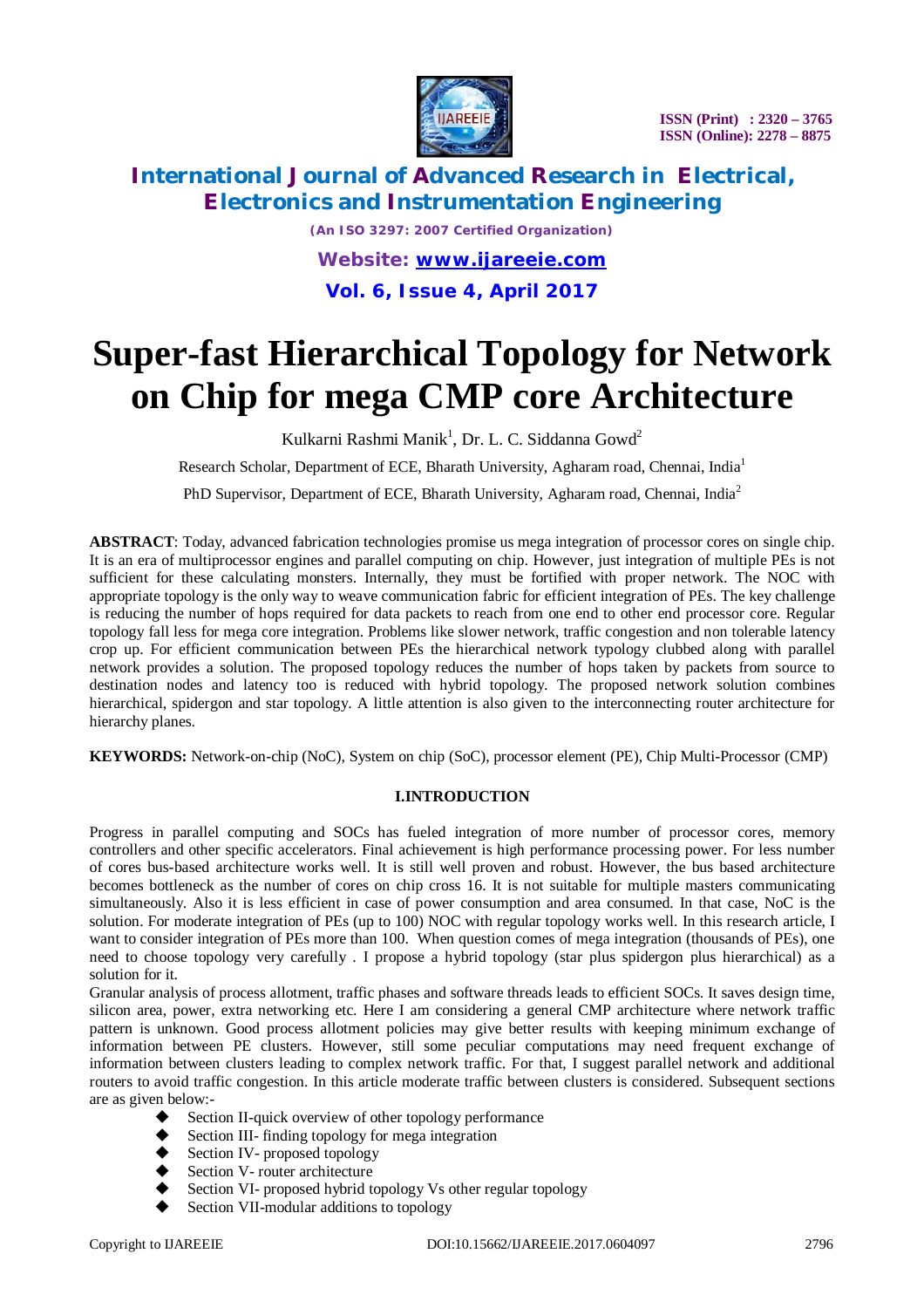

# **International Journal of Advanced Research in Electrical, Electronics and Instrumentation Engineering**

*(An ISO 3297: 2007 Certified Organization)*

### *Website: [www.ijareeie.com](http://www.ijareeie.com)*

### **Vol. 6, Issue 4, April 2017**

Section VIII- from 2D topology to 3D topology

Section IX- conclusion

The tile required for building base level in the hierarchy is explained and the topology for interconnecting 64, 512 and 4096 nodes is explained in proposed topology section.

#### **II. QUICK OVERVIEW OF OTHER TOPOLOGY PERFORMANCES**

A 2D Mesh topology is mostly used due to its proven simplicity and suitability. Pyramesh is another good solution for moderate integration (i.e. maximum 64 number of PEs)[2]. However for mega integration of PEs, more hops per packet delivery becomes bottleneck[2]. "The square octagon interconnect" topology [4] is better in terms of number of hops but still not suitable for 250 and above PEs. "The clustering in mesh"[6] caters for heterogeneous core integration. Direct Network [7] is useful for large data transfers. Switch based design is used in scalable interconnection of direct network. Indirect Network is packet based and topology is selected as per the application requirement. The hierarchical topology is solution to reduce the number of hops and faster network. It needs lesser number of routers as compare to flat 2D mesh topology. Fat tree or spin network topology are suitable for integration of PEs less than 250. But still, this topology is not suitable for CMP architectures having large number of cores, as congestion occurs in case frequent inter cluster communication.

#### **III. FINDING TOPOLOGY FOR MEGA INTEGRATION**

As we are considering generic solution for mega integration of PEs (500 to 1000 and above), I look for hybrid topology implementation. A spidergon combined with star topology at multiple level of hierarchy is proposed in this research article. A hybrid approach is proposed for reducing hops efficiently. Of course, the router complexity is more for interconnecting nodes, but requirement of mega integration and faster network win over it. Spidergon and star topology combined here are having PEs at every node, but at the hub, PE may not be there in traditional star topology. As per the requirement of application, we can add summing PE at every hub of the star. This resembles to the neural network. See figure 1,2,3 and 4. Billions of neurons work seamlessly in human brain. I have taken inspiration from the basic model of neurons in this topology[8]. Spidergon network is added on top of that, as we want faster and efficient network.



**Figure 1: Spidergon Topology**



**Figure 2 : Star topology**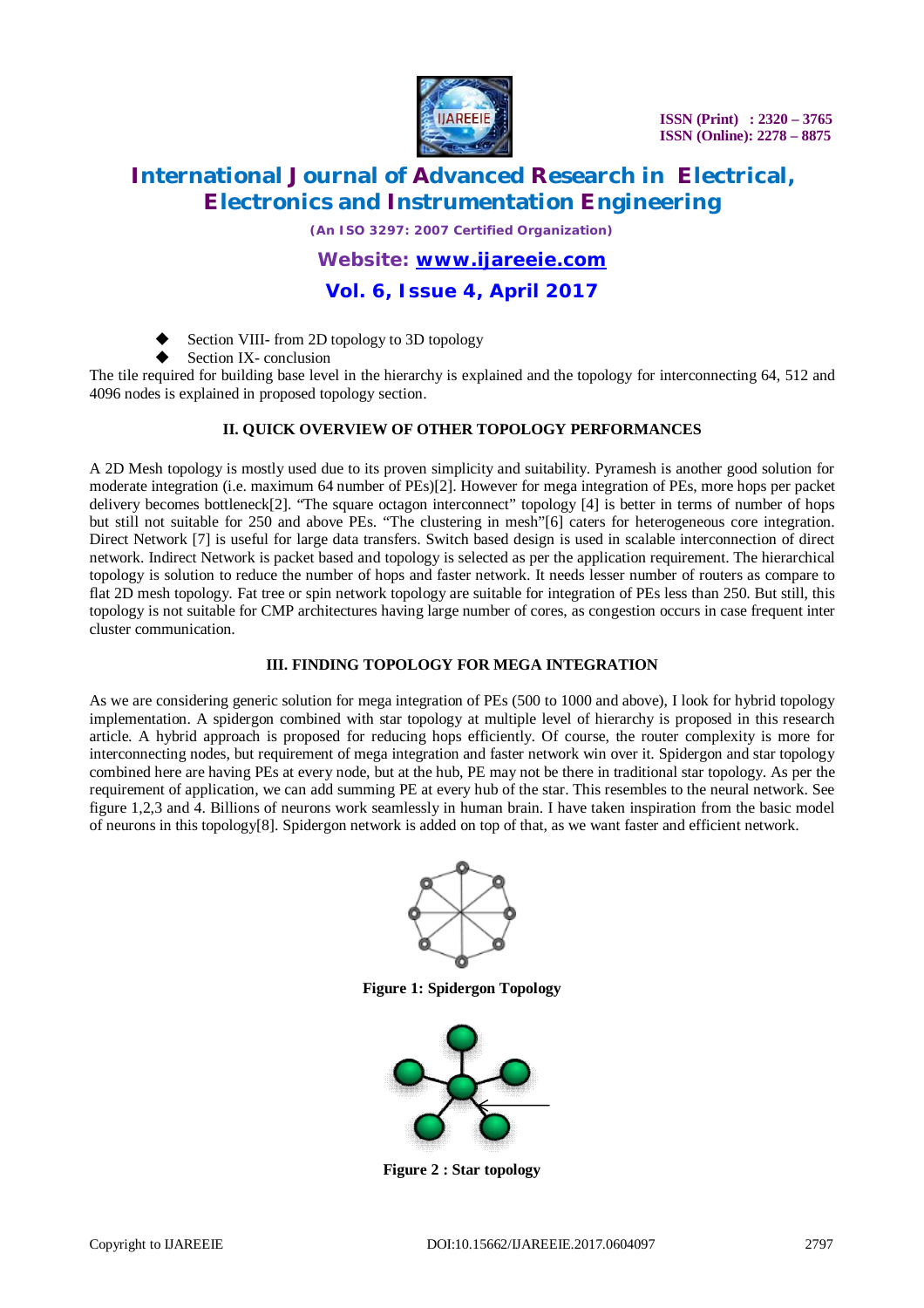

# **International Journal of Advanced Research in Electrical, Electronics and Instrumentation Engineering**

*(An ISO 3297: 2007 Certified Organization)*

*Website: [www.ijareeie.com](http://www.ijareeie.com)* **Vol. 6, Issue 4, April 2017**



**Figure 3: Spidergon topology with hub at the center for hierarchical network integration, fusion with star topology.**



#### **Figure 4: Basic nonlinear model of Neuron**

As shown in the basic model, synaptic weights can become nodes in CMP architecture, summing junction can become hub and activation function can become I/O peripheral of the CMP. Inputs can come from another sensor network. Output can become understanding of our total system like human brain.

#### **IV. PROPOSED TOPOLOGY**

The spidergon-star topology of eight nodes is shown in figure5. Tiles of 10 and 12 nodes can be formed in similar way. With every node leaf level router will be attached.



**Figure 5: 8 nodes spidergon-star Topology**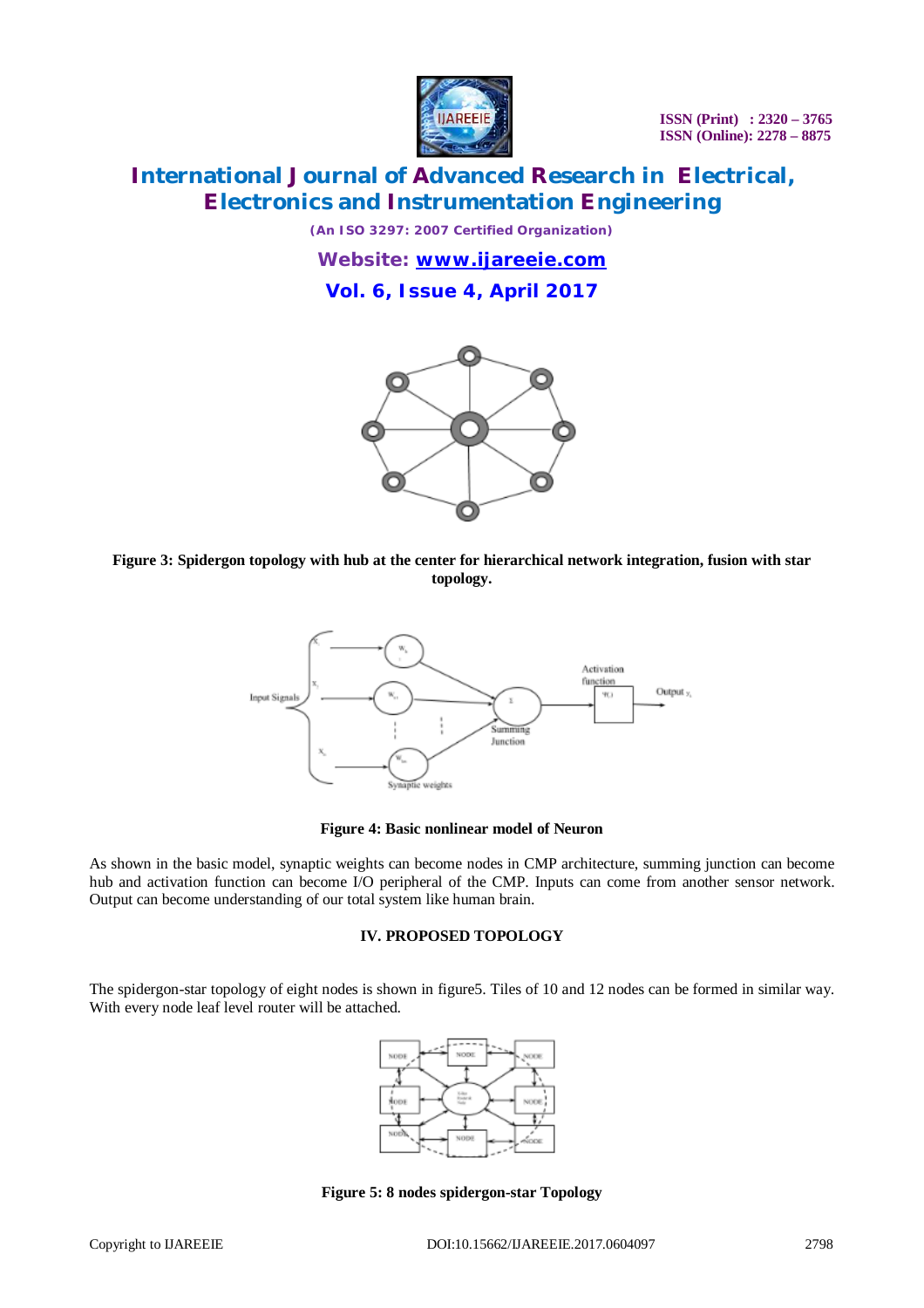

# **International Journal of Advanced Research in Electrical, Electronics and Instrumentation Engineering**

*(An ISO 3297: 2007 Certified Organization)*

*Website: [www.ijareeie.com](http://www.ijareeie.com)* **Vol. 6, Issue 4, April 2017**

In the following diagram I have given topology for the four levels of hierarchy. It is integrating 4096 PEs. At every level, eight routers are integrated except at the leaf level. (At leaf level, only four routers are connected including one upper level router, two neighboring router and one diagonally opposite ). At every level, spidergon-star hybrid topology is followed. For the sake of understanding and to avoid complexity, at higher levels of hierarchy, complete network is not shown in the diagram. The topology is modular and number of levels of hierarchy can be reduced for the integration of less number of PEs.



Fig. 6 Spidergon-star hybrid topology with hierarchical & parallel network

#### **V. ROUTER ARCHITECTURE**

Depending on the topology selected, router will have number of I/P and O/P ports. For example, if at the lowest hierarchy, eight PEs exist, at first level (one level upper) of hierarchy, router will have eight input ports and eight output ports. In addition, it will have (1) one pair of input and output port for the upper echelons of network called port H (hierarchy) (2) Two pairs for neighboring routers at the same level called port L (left) and Port R (right) (3) one pair for diagonally opposite router at the same level called Port D (diagonal). In total 12 pair of ports. Thus spidergon-star hybrid topology is followed at the first level of hierarchy. If Similar structure is followed in every hierarchy, same router design will do the job. Router clubbed along with PE, i.e. router at the leaf level will have similar design with fixed four pair of input and output ports. Two ports for adjacent PEs i.e. port L and port R, one port for diagonally opposite PE i.e. port D and one port for router at the first level (one level upper) of hierarchy i.e port H.

**Parallel Network:-** At first level each port width is one link. Same way at second level it is 4 times of first, at third level 16 times and fourth level 64 times. Port going to next level of hierarchy, will have parallel links equal to that upper hierarchy. For example, at first level port H will have four parallel links. Here I am elaborating the design for router at the first level of hierarchy.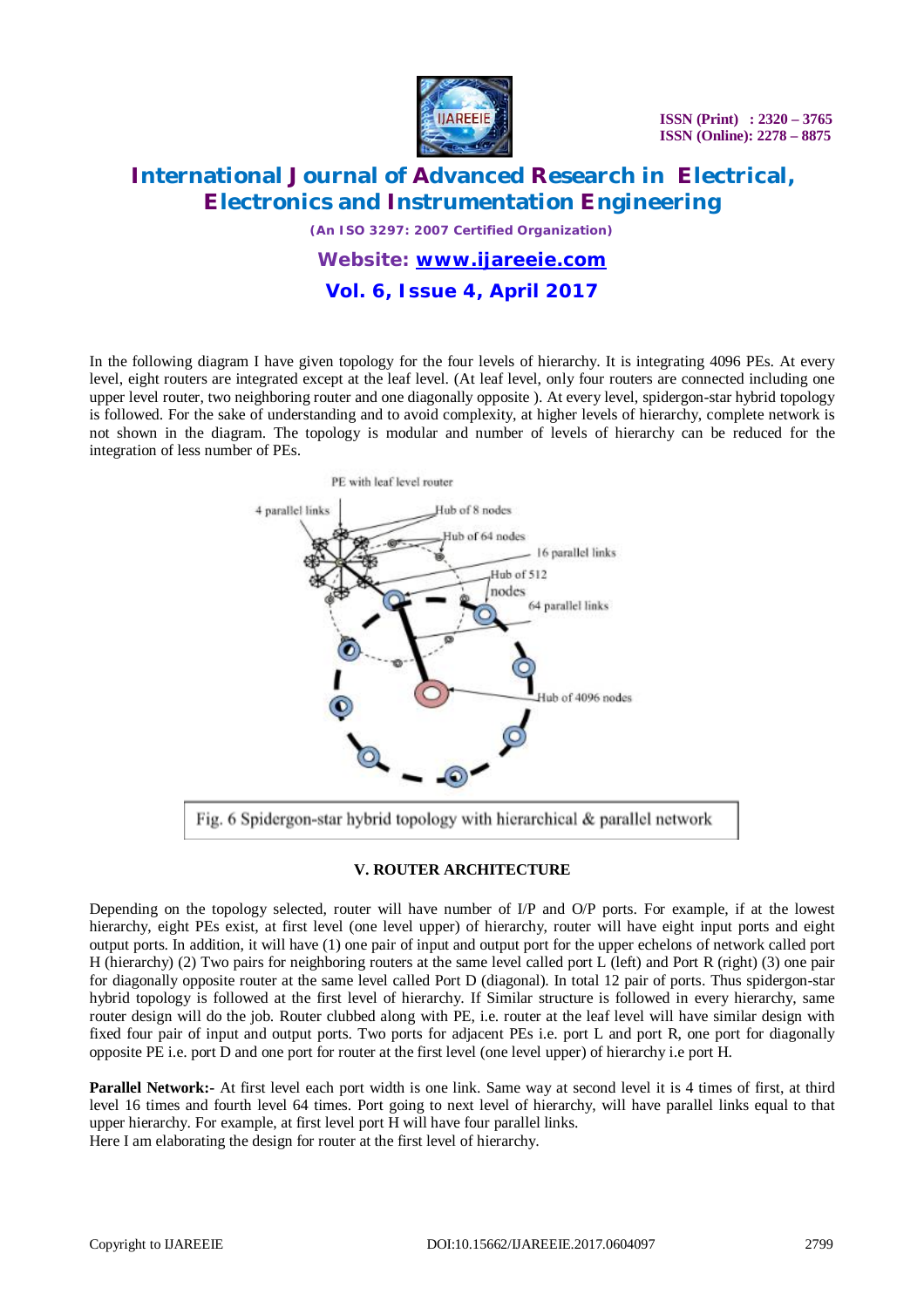

# **International Journal of Advanced Research in Electrical, Electronics and Instrumentation Engineering**

*(An ISO 3297: 2007 Certified Organization)*

*Website: [www.ijareeie.com](http://www.ijareeie.com)* **Vol. 6, Issue 4, April 2017**

Considering virtual cut through (VCT) routing[9], one FLIT size buffer is attached with every input port. Routing control unit will divert data traffic to output ports as per requirement. In case multiple requests for a single output port, round robin priority will be followed by the router.



**Fig. 7 Router internal architecture**

In routing control unit, output router selection logic block will store packet headers for every packet, which it has to network. It will in turn divert network traffic by generating appropriate selection signals for multiplexers. Neighboring router will be selected as per the destination PE specified in packet header and the network which follows minimum hop distance for it. FLIT transmission will not occur if the neighboring router has already asserted busy signal.

#### **Algorithm for output router selection block:-**

- Poll for packet header for all input ports.
- Once header is received find destination node number in packet.
- $\checkmark$  Check whether destination node is in same cluster.
- If yes, route through adjacent/opposite router in the same level.
- If not, route the packet to upper hierarchy.
- Again check, whether destination lies within same cluster in current hierarchy.
- If yes, route through adjacent/opposite router in the same level.
- If not, route the packet to next upper hierarchy.
- Repeat it till it completes all the hierarchies.
- No destination found, drop the packet.
- If found, search nearest router for the packet for shortest path to the destination
- Check whether nearest router is busy.
- If busy, look for second shortest path.
- Repeat till path is found.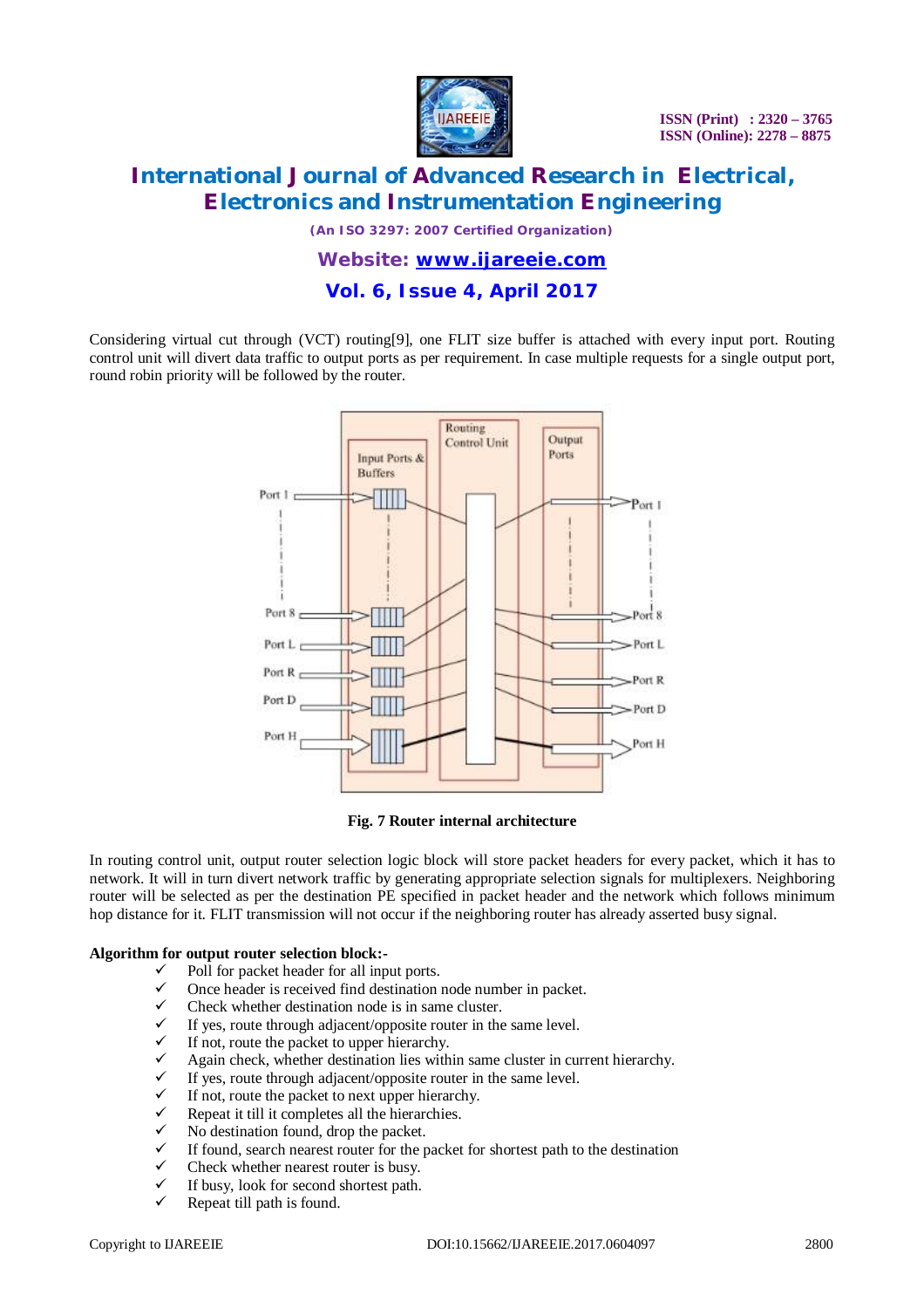

# **International Journal of Advanced Research in Electrical, Electronics and Instrumentation Engineering**

*(An ISO 3297: 2007 Certified Organization)*

### *Website: [www.ijareeie.com](http://www.ijareeie.com)*

## **Vol. 6, Issue 4, April 2017**

- $\checkmark$  If all possible paths are busy, halt the packet till it finds empty route.
- $\checkmark$  Once route is found, generate mux selection signals  $\checkmark$  Connect input port to appropriate output port
- $\checkmark$  Connect input port to appropriate output port  $\checkmark$  Allow trailing FLITS through the same path
- $\checkmark$  Allow trailing FLITS through the same path.<br> $\checkmark$  Repeat the algorithm for every input port
- Repeat the algorithm for every input port.
- In case, multiple input port found same shortest path and same nearest router as next hop, follow priority on round robin basis.



Fig. 8 Router control Unit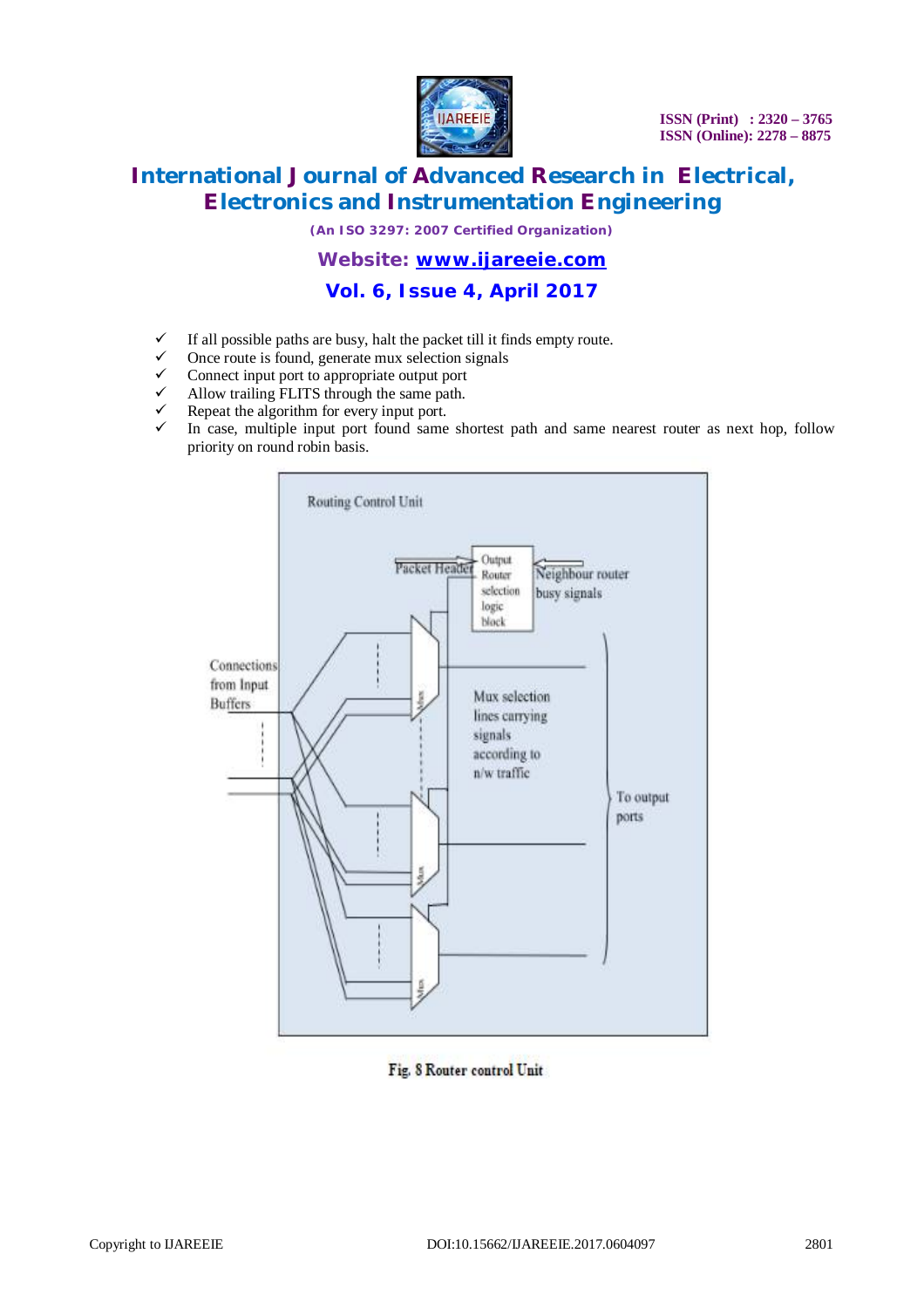

# **International Journal of Advanced Research in Electrical, Electronics and Instrumentation Engineering**

*(An ISO 3297: 2007 Certified Organization)*

### *Website: [www.ijareeie.com](http://www.ijareeie.com)*

### **Vol. 6, Issue 4, April 2017**

Following table shows routers required for number of PEs' integration with proposed hybrid and hierarchical topology

| N <sub>0</sub> | Leaf          | <b>Hierarchy</b>     | <b>Hierarchy</b>      | <b>Hierarchy Level3 Routers</b> | <b>Hierarchy</b> | <b>Total</b> |
|----------------|---------------|----------------------|-----------------------|---------------------------------|------------------|--------------|
| of             | <b>Router</b> | <b>Level1 Router</b> | <b>Level2 Routers</b> |                                 | Level4           | routers      |
| <b>PEs</b>     |               |                      |                       |                                 | <b>Routers</b>   |              |
| 64             | 64            | (Hub of $8$<br>8     | 8<br>$1$ (Hub<br>of   | $-$                             |                  | 73           |
|                |               | leaf router)         | Level1 router)        |                                 |                  |              |
| 256            | 256           | 32 (Hub of $8$ )     | -8<br>(Hub of<br>4    | 1 (Hub of 8 Level2 router)      |                  | 293          |
|                |               | leaf router)         | Level1 router)        |                                 |                  |              |
| 512            | 512           | $64$ (Hub of $8$ )   | -8<br>(Hub of<br>8    | 1 (Hub of 8 Level2 router)      |                  | 585          |
|                |               | leaf router)         | Level1 router)        |                                 |                  |              |
| 4096           | 4096          | $512$ (Hub of 8      | $64$ (Hub of $8$      | 8 (Hub of 8 Level2 router)      | $1(Hub$ of 8     | 4681         |
|                |               | Leaf router)         | Level1 router)        |                                 | Level3 router)   |              |
| 1000           | 1000          | 100 (Hub of          | $10$ (Hub of $10$     | 1 (Hub of 10 Level2 router)     |                  | 1111         |
|                |               | 10 leaf router)      | Level1 router)        |                                 |                  |              |
| 1728           | 1728          | 144 (Hub of          | $12$ (Hub of 12       | 1 (Hub of 12 Level2 router)     | --               | 1885         |
|                |               | 12 leaf router)      | Level1 router)        |                                 |                  |              |

#### **Table 1.0**

#### **VI. PROPOSED HYBRID TOPOLOGY VS OTHER REGULAR TOPOLOGY**

Now, Let us consider longest hop length in various topology for 'N' number of nodes/PEs. Longest hop length is given by formulas :

#### - **Maximum No of hops taken by flits for 'N' number of PEs**.

- 1. For 2D Mesh :- [2SQRT(N) -1]
- 2. For RING :-  $[(N)/2] 1$
- 3. Torus 2 D :- SQRT[N] + 1
- 4. Binary Tree :-  $2 * LOG_2(N) -1$
- 5. Tree with k leafs:  $-2*LOG_k(N)-1$

6. Proposed Hybrid Topology:- 2(HL)+3, HL is hierarchy level starting from 0,1,2…

For the proposed topology, for N nodes, we need approximately 14% extra routers for base 8 hubs, 12% for base 10 hubs and 10% extra for base 12 hub in comparison with 2D mesh topology. However we get very good reduction in longest hop length. See table 2.0

Another important aspect is path length which is directly proportional to the hop length of the network. Thus Hybrid topology gives better result in case of hop length and path length. See Table 3.0

| <b>Topology</b>                              | <b>Longest Hop Length</b> |               |                |                 |  |
|----------------------------------------------|---------------------------|---------------|----------------|-----------------|--|
|                                              | 8 PEs                     | <b>64 PEs</b> | <b>512 PEs</b> | <b>4096 PEs</b> |  |
|                                              |                           |               |                |                 |  |
| 2D Mesh                                      | 5                         | 15            | 45             | 127             |  |
| <b>Ring</b>                                  | 3                         | 31            | 505            | 2047            |  |
| <b>Torus</b>                                 | 4                         | 9             | 24             | 65              |  |
| <b>Binary Tree</b>                           | 5                         | 11            | 17             | 23              |  |
| Fat Tree with four leafs in every branch     | $\overline{2}$            | 5             | 8              | 11              |  |
| <b>Proposed Hierarchical Hybrid topology</b> | $\overline{2}$            | 5             | 7              | 9               |  |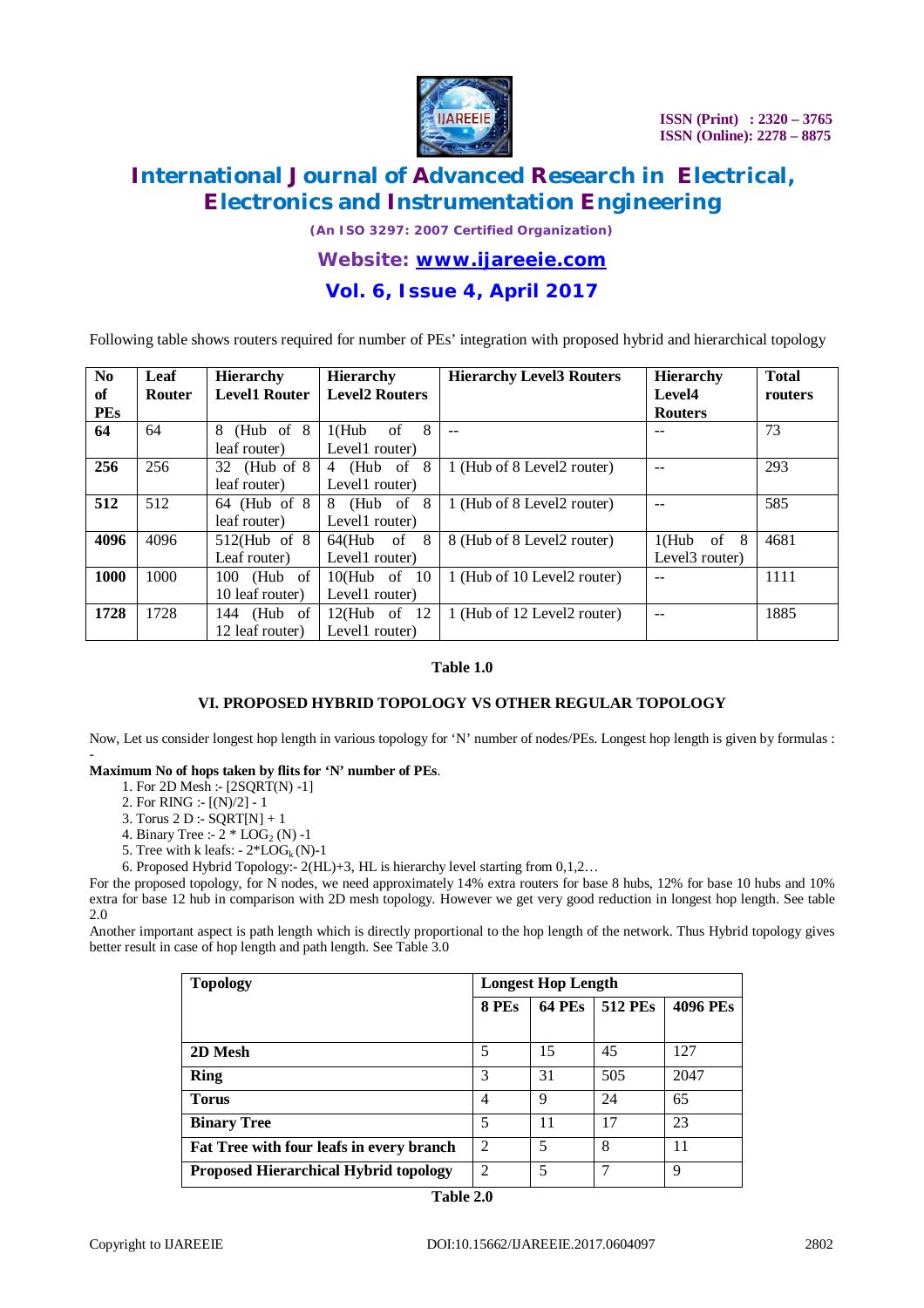

# **International Journal of Advanced Research in Electrical, Electronics and Instrumentation Engineering**

*(An ISO 3297: 2007 Certified Organization)*

### *Website: [www.ijareeie.com](http://www.ijareeie.com)*

### **Vol. 6, Issue 4, April 2017**

The comparison between proposed hybrid topology and regular 2D mesh topology for 'N' number of PEs is given below:

| <b>Criteria</b>                                                                       | 2-D Mesh                  | <b>Ring</b>                                                         | <b>Torus</b>                           | <b>Binary</b><br><b>Tree</b> | <b>Fat Tree (base)</b><br>4)                          | <b>Proposed Hybrid</b>              |
|---------------------------------------------------------------------------------------|---------------------------|---------------------------------------------------------------------|----------------------------------------|------------------------------|-------------------------------------------------------|-------------------------------------|
| Hop<br>Average<br>Length                                                              | SQRT(N)                   | N/4                                                                 | $SQRT(N)-1$                            | $2log_2N-1$                  | $2log_4N-1$                                           | $2log_8N-1$                         |
| path<br>Longest<br>length<br>$X=9.76*10-4mm2$<br>14 <sub>nm</sub><br>at<br>technology | $[2SQRT(N)]*S$<br>QRT(2X) | $\left\lceil (N/2) - \right\rceil$<br>$1$ <sup>*</sup> SQRT(<br>2X) | $[2SQRT(N)]$ <sup>*</sup> S<br>QRT(2X) | 4096SQRT(<br>X)              | $486$ SQRT $(2X)$<br>for 4096 PEs                     | for<br>621SQRT(2X)<br>4096 PEs      |
| <b>No. Of Routers</b>                                                                 | N                         | N                                                                   | N                                      | $N-1$                        | $\sum_{i=1}^{m}$<br>$i = 0$<br>where<br>$m = log4N-1$ | $N + \Sigma 8^1$<br>Where M=log8N-1 |

#### **Table 3.0**

Fat tree topology is having the least worst case latency among all regular topology. The proposed hybrid topology has one third worst case latency than the fat tree due to addition of spidergon network at every hierarchy. Thus even though, proposed topology requires more number of routers than the fat tree, it is better in comparison with worst case latency considering uniform traffic.

#### **VII. THE MODULAR ADDITIONS TO PROPOSED TOPOLOGY**

Depending on the end user requirement, SoC designer has to choose NOC carefully. He has to keep balance between development/ production cost and used technology. Also, one need to opt reasonable capabilities of network. Unnecessary heavy capabilities of network will result in wastage of silicon area and power required to maintain it. Under capable network will result in less efficient and slow SoCs.

Redundancy in routers will add speed, reliability and lifespan of NOC. However choosing appropriate number of routers will save power and silicon.

Binary tree topology adds router for every two PEs. This may lead to silicon overhead but speed is achieved. However, for the ASICs where network traffic is fully predictable and slower network is affordable, we can increase number of PEs from two to 8,10 or 12 as per requirement.

Every PE may have its own local memory as distributed memory for computations such as digital image processing, advanced digital signal processing etc. CMP architecture becomes ace performer only after every PE getting clubbed with local memory. Also, router at the upper levels of hierarchy can be clubbed with summing PEs with more capability and more memory.

Dedicated DMA channels can be added, for heavy network traffic to improve performance further. Full duplex DMA channels can swap large memory contents very fast.

Fusion of bus architecture and routers also can exist where routers will go silent and they will behave just like repeaters. For very high priority operations, to reduce latency, these type of options in networking may be useful.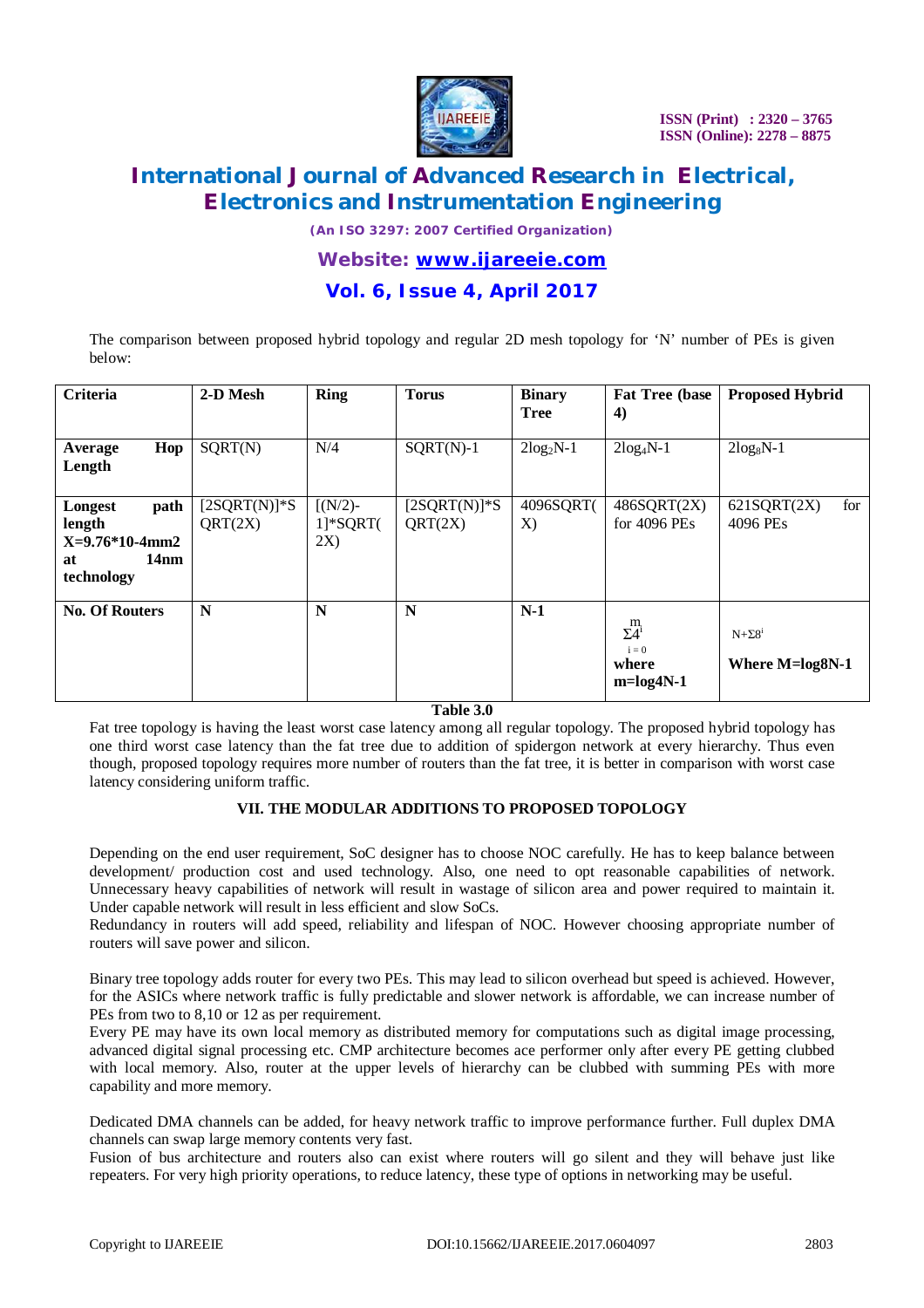

# **International Journal of Advanced Research in Electrical, Electronics and Instrumentation Engineering**

*(An ISO 3297: 2007 Certified Organization)*

### *Website: [www.ijareeie.com](http://www.ijareeie.com)*

### **Vol. 6, Issue 4, April 2017**

Data compression techniques can be used for efficient networking. Instead of communicating complete information, pre - coded messages can be passed.

For massive integration, wireless technology wins definitely. Carbon nano - tube antennas are already at the place. But wireless NOC is still in incubation. My work may be useful for the applications where wireless communication is not preferred.

Or same topology can be modified by making few hubs wireless, especially, for the networking of one end cluster to other end cluster. As FDMA based wireless RF transmission for a channel having 16 nodes is already achieved in WiNOC with 18 nano meter fabrication technology[10].

The bandwidth of router at higher level of hierarchy can be kept more by providing higher link widths as compared to link width given in proposed design. Or end to end parallel wires can also be added directly for application specific requirements.

#### **VIII. FROM 2-D TOPOLOGY TO 3-D TOPOLOGY**

In above discussion, we have considered only 2-D fabrication. If we go for 3D fabrication technology, present topology can be converted into 3D hybrid topology as shown in figure 9. Worst case hop length will remain same for 2D and 3D. But worst case path length can improved up to 33%. However, 3D fabrication technology is dearer compared to 2D fabrication. Designer need to achieve optimum balance between cost and performance. Obviously, 3D topology is better where cost is no bar.





#### **IX. CONCLUSION**

In this work, a hybrid topology is proposed for mega core integration of CMP architecture. The aim is to propose a topology for reducing hop distance compared to other regular topology. The analysis of router design required is done at abstract level. It is modular and can be extended in future for higher level of integration of PEs. Design performance is gauged in comparison with other regular topology. Various modular additions are suggested for customized NOC. Conversion of 2D topology to 3D topology is also included in modular changes for better performance.

#### **REFERENCES**

- [1] Marta Ortin-Obon, Daio Suarez-Gracia, Maria Villarroya-Gaudo, Cruz Izu, "Analysis of network-on-chip for cost effective chip multiprocessors" , Microprocessor and Microsystems 42(2016)
- [2] Ran Manevich, Israel Cidon, Avinoam Kolodny, "Design and dynamic management of hierarchical NoCs", Microprocessor and Microsystems 40(2026)